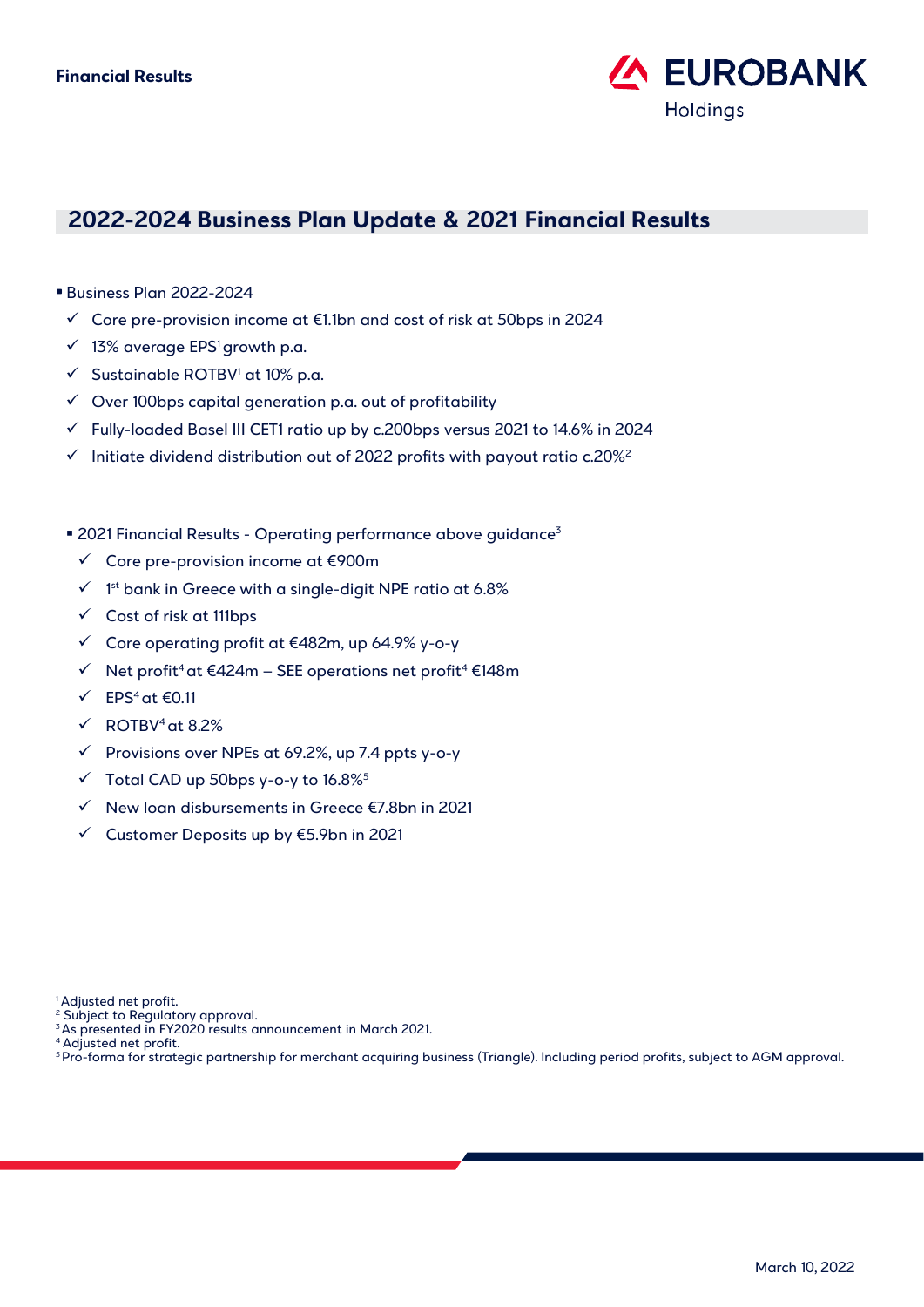

"2021 marked a turning point for Eurobank. As we successfully completed our NPE clean-up plan, we became the first systemic bank to report a single-digit NPE ratio at 6.8%, a milestone for the Greek banking system after more than 10 years under the burden of the crisis and its legacy. At the same time, we continued to perform well across the board. Increased volumes, including new loan disbursements of 7.8bn euro and deposits of 5.9bn euro against 2020, led our core pre-provision income higher by 4% in 2021. On the back of strong profitability and the execution of capital-accretive transactions, our capital base was further enhanced to 16.8%.

The global economy and international trade enter uncharted waters after the Russian invasion of Ukraine, with far-reaching and long-term consequences. As the events are still unfolding, any assessment of their impact is premature. However, for Greece, this is the third wave of adverse juncture, after the long economic crisis and the pandemic. It is too early to assess how deeply the downward drag will affect the economy after a year of impressive recovery and ready to embark on a cycle of strong and sustained growth. However, the fundamentals for the positive scenario are still in place: a pro-business environment, investment appetite, a solid roadmap in the Greece 2.0 government plan and ample sources of funding that include the NextGenEU and the other EU funds. Headwinds coming from the geopolitical upheaval are likely to be mitigated with coordinated measures at the European level, as per the pandemic precedent.

As Greece exits a decade of deleveraging, the economic recovery will be investment-driven and banks have a crucial role to play. We believe we are in pole position to capitalize this growth cycle, and our profitability will be based on loan growth, our leading position in fee businesses, cost containment, with a shift from 'run the bank' to 'grow the bank' and investments both in people and systems to leverage data and digital tools. And, at the same time, we plan to make good on our promise to support an inclusive, sustainable growth model that can bring long-term prosperity to the countries and communities we are committed to serve."

**Fokion Karavias, CEO**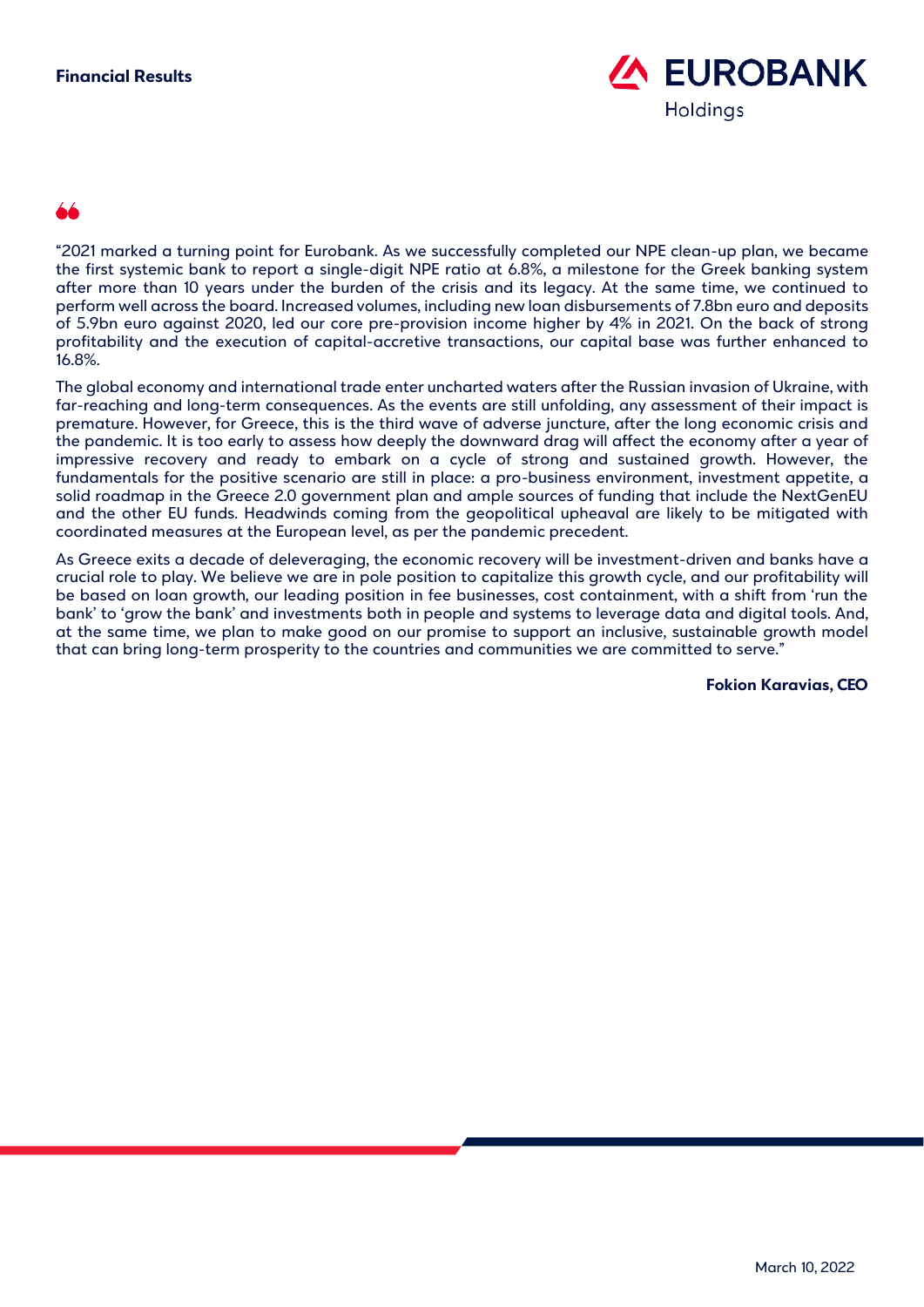

## **FY2021 Financial Results Review**

2021 operating performance exceeded initial expectations in terms of profitability, asset quality and capital strength. **Core pre-provision income** amounted to €900m and the **adjusted profit after tax** reached €424m in 2021, with the return on tangible book value<sup>6</sup> standing at 8.2%. The NPE ratio declined from 14.0% in 2020 to 6.8% in 2021, setting Eurobank the first Greek bank with a single-digit NPE ratio. In addition, the capital ratios strengthened more than anticipated, as a result of higher profitability and stronger impact from "Mexico" securitization, "Wave" and "Triangle" transactions. Thus, the total capital adequacy ratio rose to 16.8%<sup>7</sup> and CET1, on a fully-loaded Basel III basis, increased to 13.6%<sup>7</sup> in 2021.

- **Net interest income** fell by 2.1% in 2021 to €1,321m, mainly as a result of NPE loans de-consolidation. **The net interest margin** receded to 1.84% in 2021, from 2.03% in 2020.
- **Net fee and commission income** expanded by 18.7% y-o-y to €456m, mainly due to fees from network activities, lending business and wealth management. Fee and commission income accounted for 64 basis points of total assets in 2021, compared to 58 basis points in 2020.
- The increase in fee and commission income more than offset net interest income reduction, thus **core income** grew by 2.5% to €1,776m in 2021. **Other income** fell to €128m in 2021, from €439m in 2020, mainly due to lower bond gains. As a result, **total operating income** decreased by 12.3% y-o-y to €1,904m in 2021.
- **Operating expenses** were up by 0.8% y-o-y to €876m, with the **cost to income ratio** remaining steadily below the 50% threshold at 46.0%.
- **Core pre-provision income** was up by 4.1% y-o-y to €900m.
- **Pre-provision income** declined by 21.1% in 2021 to €1,028m, due to lower other income.
- **Loan loss provisions** reached €418m in 2021 and corresponded to 111 basis points of the average net loans, as the NPE formation was substantially lower than anticipated.
- As a result of the above, **core operating profit** increased by 64.9% over 2020 to €482m.
- **Adjusted profit before tax** amounted to €585m and **adjusted net profit** totaled €424m in 2021.
- **SEE operations** were profitable, as the **adjusted net profit**reached €148m in 2021. **Core pre-provision income** increased by 7.5% y-o-y and amounted to €259m, with **core operating profit** risingby 28.0% y-o-y to €186m.
- **The NPE ratio** fell by 7.2 percentage points y-o-y to 6.8% at the end of 2021, setting Eurobank the first bank in Greece with a single-digit ratio. The **stock of NPEs** decreased by €2.9bn in 2021 to €2.8bn. **Provisions over NPEs** increased by 7.4 percentage points y-o-y to 69.2%.

<sup>6</sup> Adjusted net profit.

<sup>7</sup> Pro-forma for strategic partnership for merchant acquiring business (Triangle). Including period profits, subject to AGM approval.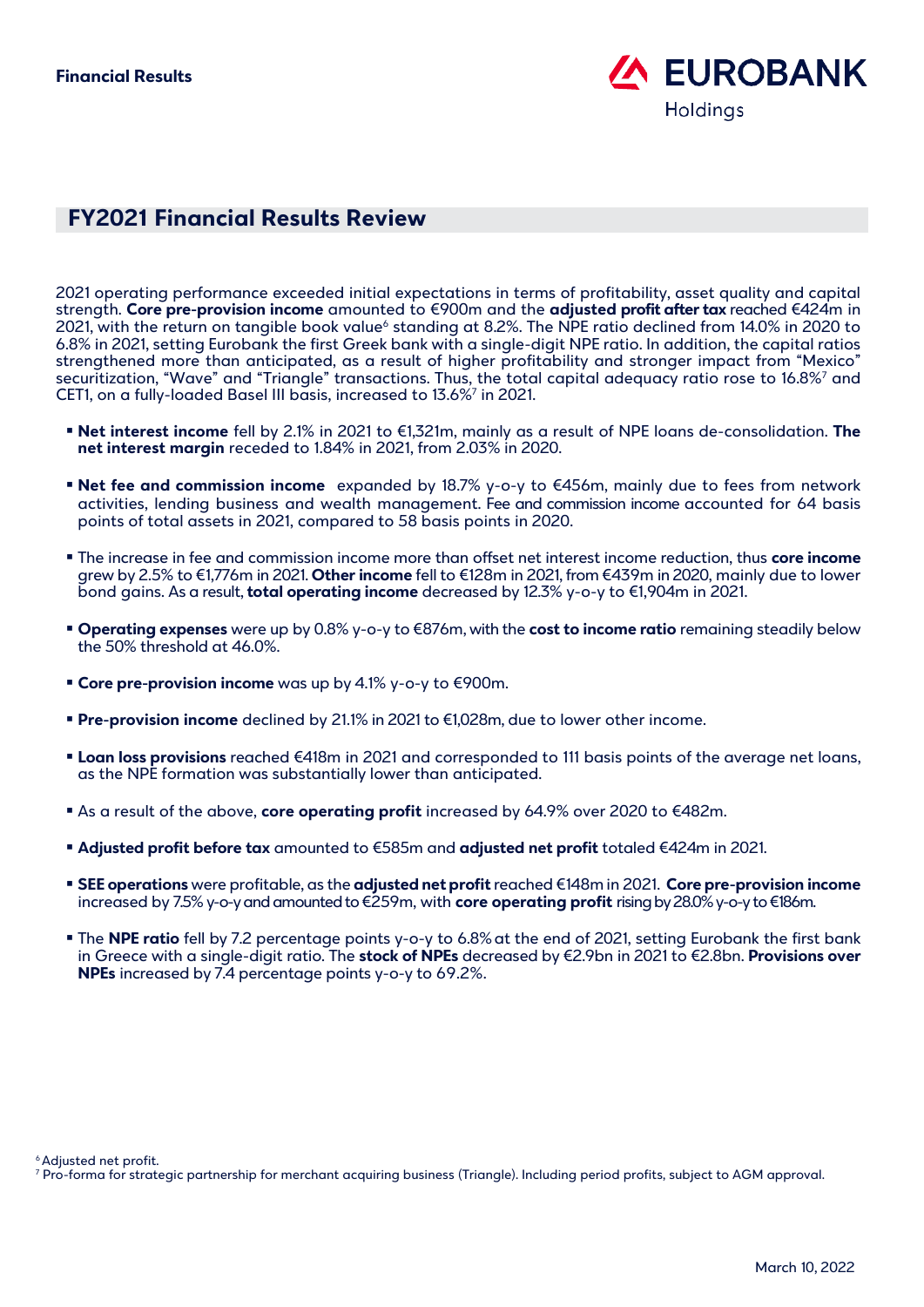

- **CET1** rose by 60bps y-o-y to 14.5%<sup>8</sup> and **Total CAD** was up by 50bps y-o-y to 16.8%<sup>8</sup> in 2021. These ratios are substantially higher than the respective 2022 total SREP capital requirements of 6.2% and 11.0%. The fullyloaded Basel III CET1 ratio strengthened by 160bps y-o-y to 13.6%<sup>8</sup>, driven by higher profitability and stronger impact from "Mexico" securitization, "Triangle" and "Wave" transactions. The binding agreement with Worldline B.V. for the sale of 80% of Eurobank's merchant acquiring business (project "Triangle") contributes 80 basis points to capital and the synthetic securitization of €1.7bn performing loans (project "Wave") adds 40 basis points. The substantial reduction of NPEs in 2021 combined with the strengthening of regulatory capital led the **Texas ratio** to improve from 63% in 2020 to 36% in 2021.
- **Risk weighted assets** amounted to €39.9bn in 2021.
- **New loan disbursements in Greece** reached €7.8bn in 2021. **Group performing loans** grew organically by €1.5bn y-o-y. **Total gross loans** amounted to €40.8bn at the end of 2021, including senior notes of €5.1bn. Corporate loans stood at €22.4bn, mortgages at €10.1bn and consumer loans at €3.2bn.
- **Customer deposits** rose by €5.9bn in 2021. Savings and sight deposits amounted to €40.6bn, while time and other deposits stood at €12.6bn. The **loans to deposits ratio** further improved to 73.2%, from 79.1% in 2020. The **liquidity coverage ratio** also improved to 152.4% in 2021, from 123.7% in 2020.

<sup>8</sup> Pro-forma for strategic partnership for merchant acquiring business (Triangle). Including period profits, subject to AGM approval.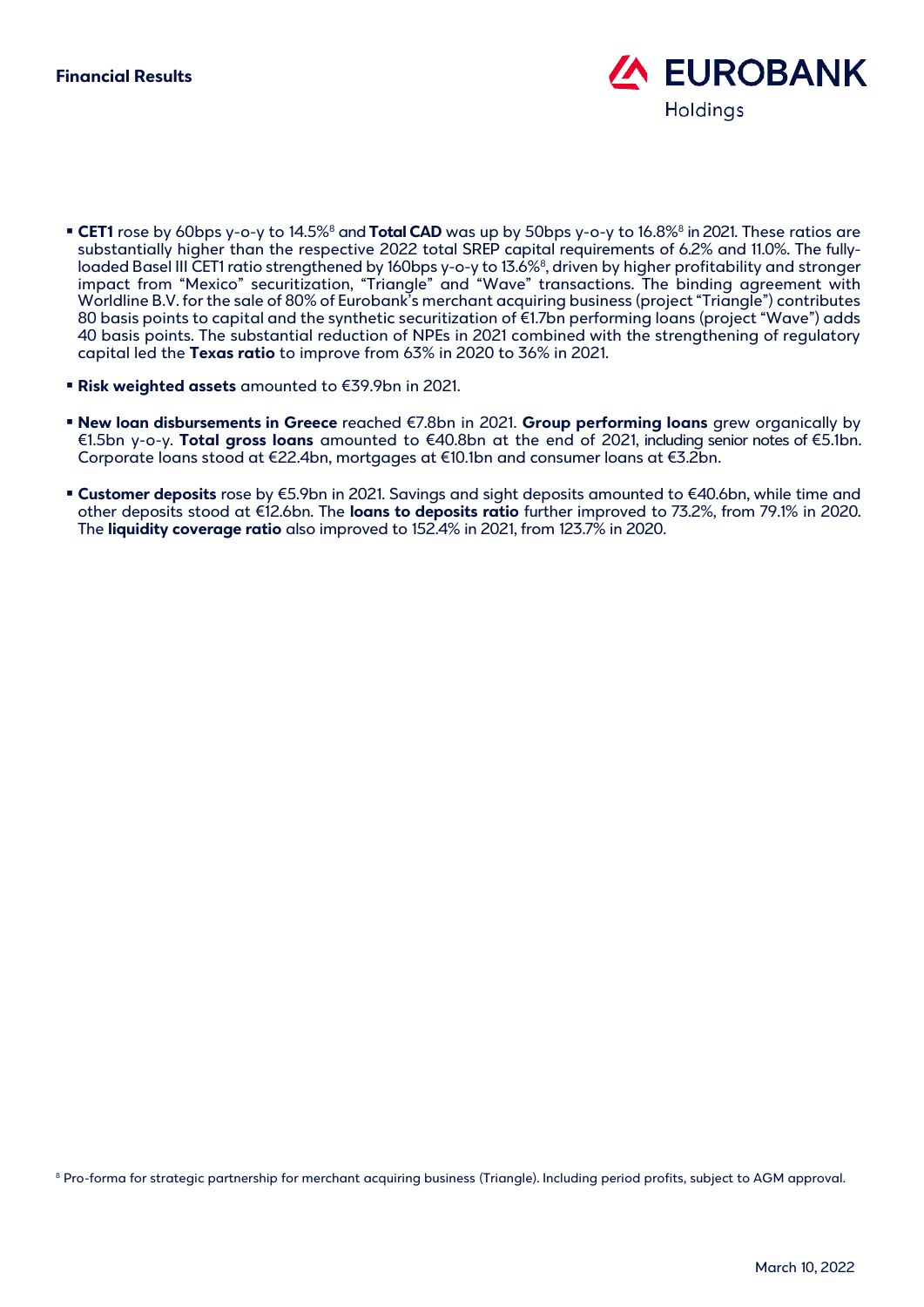### **Financial Results**













# **EUROBANK** Holdings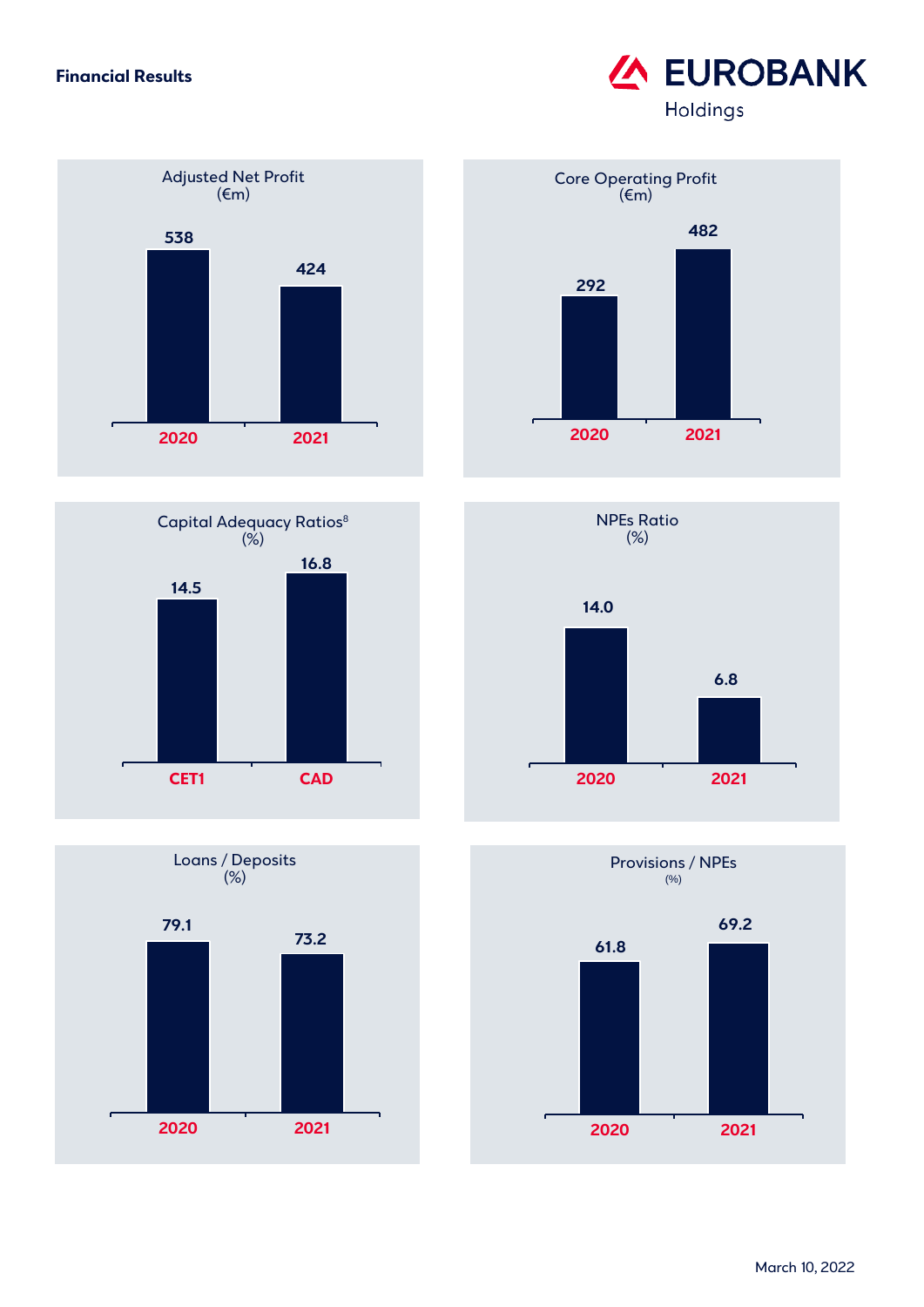### **Financial Results**



| P&L                              | 2021    | 2020       | Change    |
|----------------------------------|---------|------------|-----------|
| Net Interest Income              | €1,321m | €1,349m    | $-2.1%$   |
| Net Fee & Commission<br>Income   | €456m   | €384m      | 18.7%     |
| <b>Total Operating Income</b>    | €1,904m | €2,172m    | $-12.3%$  |
| <b>Total Operating Expenses</b>  | €876m   | €869m      | 0.8%      |
| <b>Core Pre-Provision Income</b> | €900m   | €865m      | 4.1%      |
| <b>Pre-Provision Income</b>      | €1,028m | €1,303m    | $-21.1%$  |
| <b>Loan Loss Provisions</b>      | €418m   | €572m      | $-26.9\%$ |
| <b>Core Operating Profit</b>     | €482m   | €292m      | 64.9%     |
| <b>Adjusted Net Profit</b>       | €424m   | €538m      | $-21.2%$  |
| Net Income after tax             | €328m   | $-61,215m$ |           |

| <b>Balance Sheet</b>           | 2021     | 2020     |
|--------------------------------|----------|----------|
| <b>Consumer Loans</b>          | €3,241m  | €3,406m  |
| Mortgages                      | €10,097m | €11,641m |
| <b>Small Business Loans</b>    | €3,752m  | €4,476m  |
| Large Corporates & SMEs        | €18,604m | €17,832m |
| <b>Senior Notes</b>            | €5,116m  | €3,505m  |
| <b>Total Gross Loans</b>       | €40,839m | €40,901m |
| <b>Total Customer Deposits</b> | €53,168m | €47,290m |
| <b>Total Assets</b>            | €77,852m | €67,721m |

| <b>Financial Ratios</b>                        | 2021                 | 2020  |
|------------------------------------------------|----------------------|-------|
| <b>Net Interest Margin</b>                     | 1.84%                | 2.03% |
| Cost to Income                                 | 46.0%                | 40.0% |
| <b>NPEs Ratio</b>                              | 6.8%                 | 14.0% |
| <b>Provisions / NPEs</b>                       | 69.2%                | 61.8% |
| Provisions to average Net Loans (Cost of Risk) | 1.11%                | 1.52% |
| Return on Tangible Book Value <sup>6</sup>     | 8.2%                 | 9.7%  |
| Common Equity Tier 1 (CET1)                    | 14.5% <sup>8</sup>   | 13.9% |
| Total Capital Adequacy (CAD)                   | $16.8%$ <sup>8</sup> | 16.3% |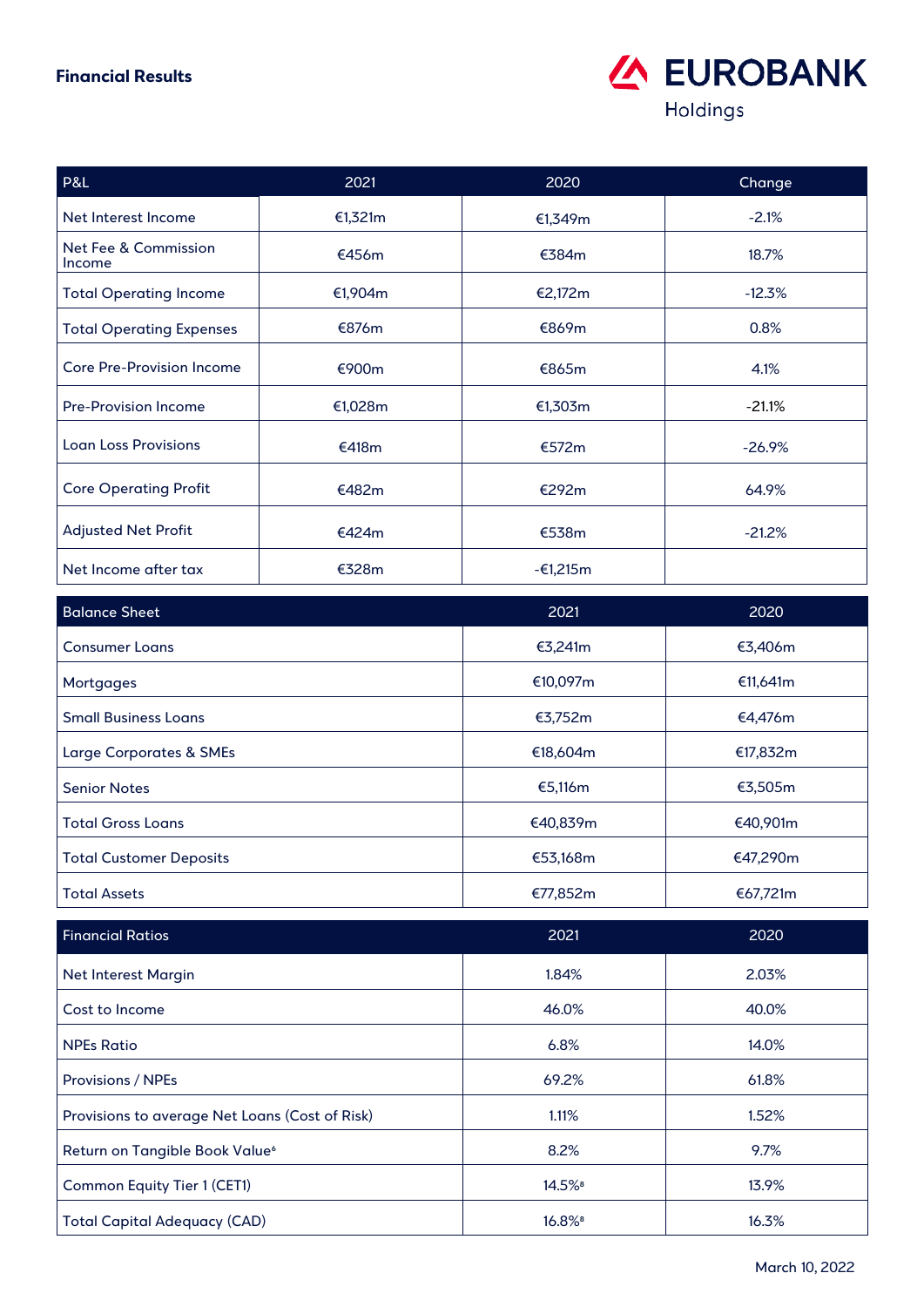

### **2022-2024 Business Plan**

Having delivered on all targets set for 2021 and without underestimating the risks from the current geopolitical crisis, Eurobank is in a pole position to gain the most out of the macroeconomic recovery in the countries of presence. Its unique business model among Greek banks, which includes presence in Greece, in selective SEE countries and operations in Investment Property together with the best-in-class asset quality metrics in the Greek market, offer a strong competitive advantage. The strategy for 2022-2024 is summarized as follows:

- Finance the new growth cycle.
- Maintain the leading position in fee-generating businesses.
- Leverage digital and data.
- Generate sustainable returns and reinstate dividends.
- ESG: Support the green transition and financial inclusion.

More in detail, the financial goals are:

- Average  $EPS<sup>9</sup>$  growth of c.13% p.a.
- Sustainable RoTBV<sup>9</sup> of 10% p.a.
- Over 100bps capital generation p.a. out of profitability to finance assets growth, distribute dividends and enhance the capital ratio.
- Initiate dividend distribution out of 2022 profits with c.20% payout ratio subject to regulatory approval.
- NPE ratio to decrease from 6.8% in 2021 to 4.8% in 2024.

<sup>9</sup> Adjusted net profit.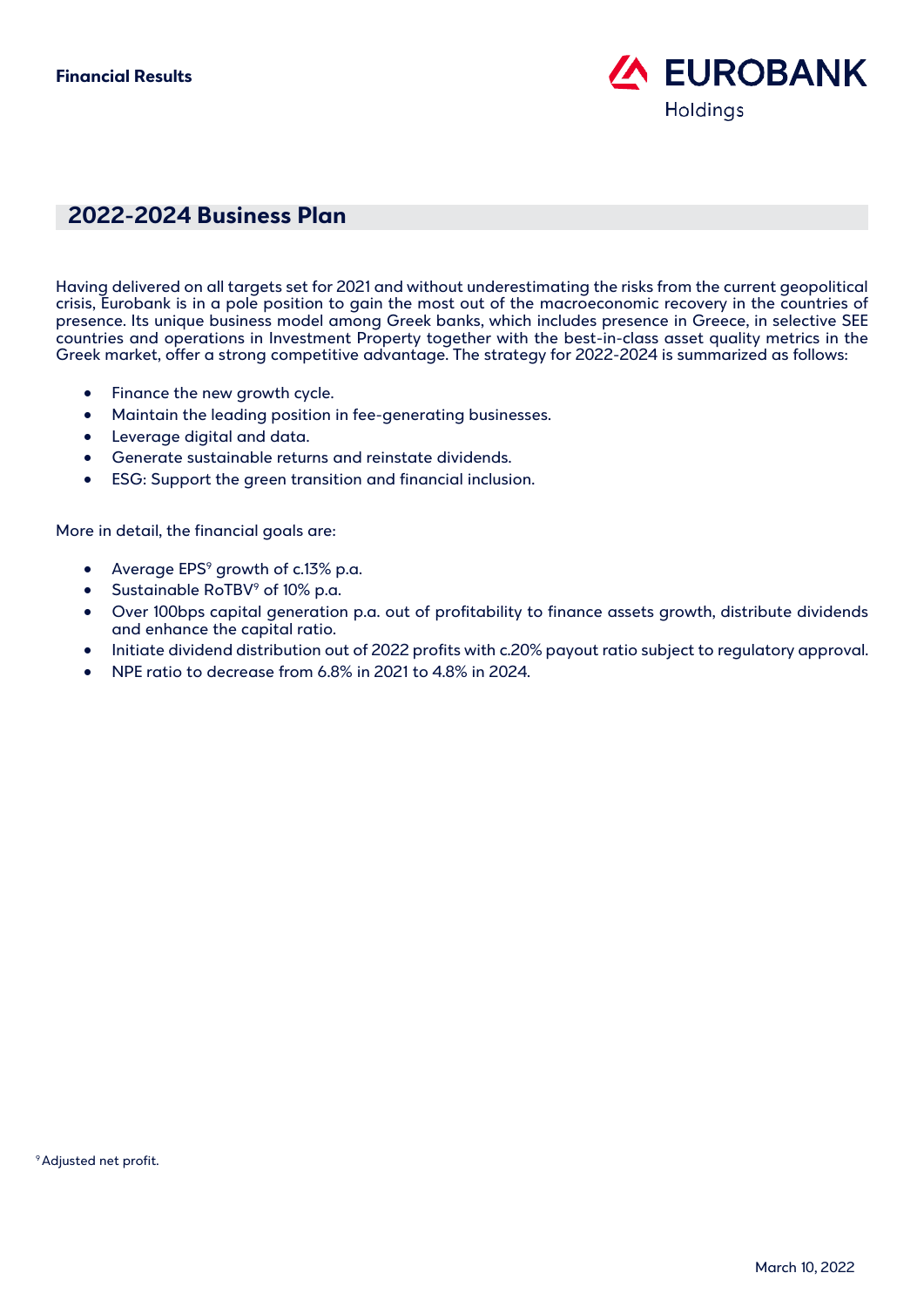

### **Glossary - Definition of Alternative Performance Measures (APMs) and other selected financial measures/ ratios**

• **Adjusted net profit**: Net profit/loss from continuing operations after deducting restructuring costs, goodwill impairment, gains/losses related to the transformation plan and income tax adjustments.

•**Basic Earnings per share (EPS**): Net profit attributable to ordinary shareholders divided by the weighted average number of ordinary shares in issue during the period, excluding the average number of ordinary shares purchased by the Group and held as treasury shares.

•**Common Equity Tier 1 (CET1**): Common Equity Tier I regulatory capital as defined by Regulation (EU) No 575/2013 as in force, based on the transitional rules for the reported period, divided by total Risk Weighted Assets (RWA).

**• Core Operating Profit:** Core pre-provision income minus loan loss provisions.

•**Core Pre-provision Income (Core PPI**): The total of net interest income, net banking fee and commission income and income from non banking services minus the operating expenses of the reported period.

•**Cost to Income ratio**: Total operating expenses divided by total operating income.

•**Fees and commissions**: The total of net banking fee and commission income and income from non banking services of the reported period.

•**Fully loaded Common Equity Tier I (CET1**): Common Equity Tier I regulatory capital as defined by Regulation No 575/2013 as in force, without the application of the relevant transitional rules, divided by total RWA.

•**Income from trading and other activities**: The total of net trading income, gains less losses from investment securities and other income/ (expenses) of the reported period.

•**Loans to Deposits ratio**: Loans and advances to customers at amortised cost divided by due to customers at the end of the reported period.

•**Liquidity Coverage Ratio (LCR**): The total amount of high quality liquid assets over the net liquidity outflows for a 30-day stress period.

•**Net Interest Margin (NIM**): The net interest income of the reported period, annualised and divided by the average balance of continued operations' total assets (the arithmetic average of total assets, excluding discontinued operations' assets, at the beginning and the end of the reported period as well as at the end of interim quarters).

•**Non-performing exposures (NPEs**): Non Performing Exposures (in compliance with EBA Guidelines) are the Group's material exposures which are more than 90 days past-due or for which the debtor is assessed as unlikely to pay its credit obligations in full without realization of collateral, regardless of the existence of any past due amount or the number of days past due. The NPEs, as reported herein, refer to the gross loans at amortised cost except for those that have been classified as held for sale.

•**NPEs formation**: Net increase/decrease of NPEs in the reported period excluding the impact of write offs, sales and other movements.

•**NPEs Coverage ratio**: Impairment allowance for loans and advances to customers, including impairment allowance for credit related commitments (off balance sheet items), divided by NPEs at the end of the reported period.

•**NPEs ratio**: Non Performing Exposures (NPEs) divided by gross loans and advances to customers at amortised cost at the end of the reported period.

•**Pre-Provision Income (PPI**): Profit from operations before impairments, provisions and restructuring costs as disclosed in the financial statements for the reported period.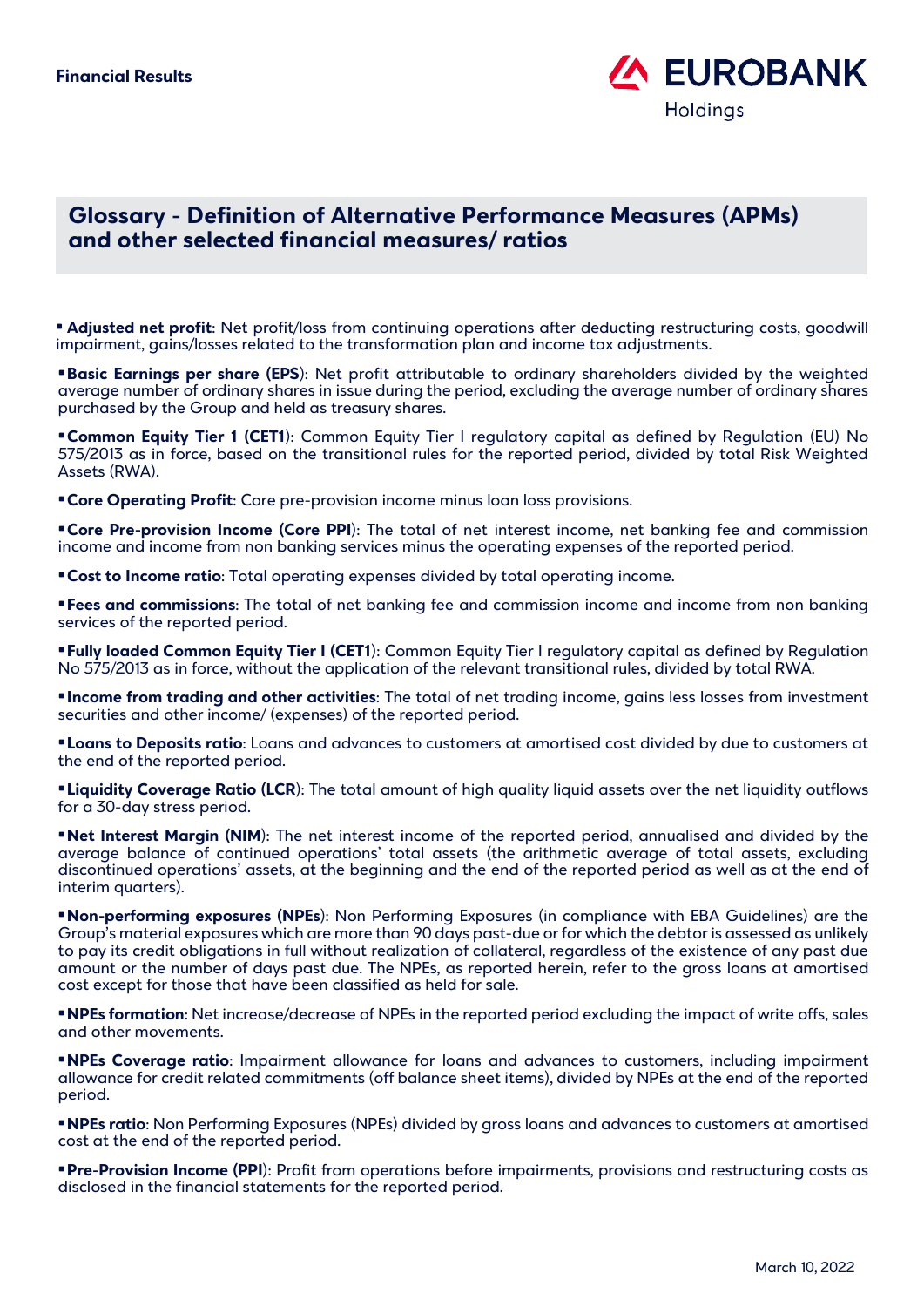

•**Provisions (charge) to average Net Loans ratio (Cost of Risk**): Impairment losses relating to loans and advances charged in the reported period, annualised and divided by the average balance of loans and advances to customers at amortised cost (the arithmetic average of loans and advances to customers at amortised cost, including those that have been classified as held for sale, at the beginning and the end of the reported period, as well as at the end of interim quarters).

•**Return on tangible book value (RoTBV**): Adjusted net profit divided by average tangible book value.

•**Tangible Book Value (TBV**): Total equity excluding preference shares, preferred securities and non controlling interests minus intangible assets.

•**Tangible Book Value/Share (TBV/S**): Tangible book value divided by outstanding number of shares as at period end excluding own shares.

•**Texas Ratio**: Non-performing exposures (NPEs) divided by the sum of impairment losses relating to loans and advances and Common Equity Tier 1.

•**Total Capital Adequacy ratio**: Total regulatory capital as defined by Regulation (EU) No 575/2013 as in force, based on the transitional rules for the reported period, divided by total Risk Weighted Assets (RWA). The RWA are the Group's assets and off-balance-sheet exposures, weighted according to risk factors based on Regulation (EU) No 575/2013, taking into account credit, market and operational Risk.